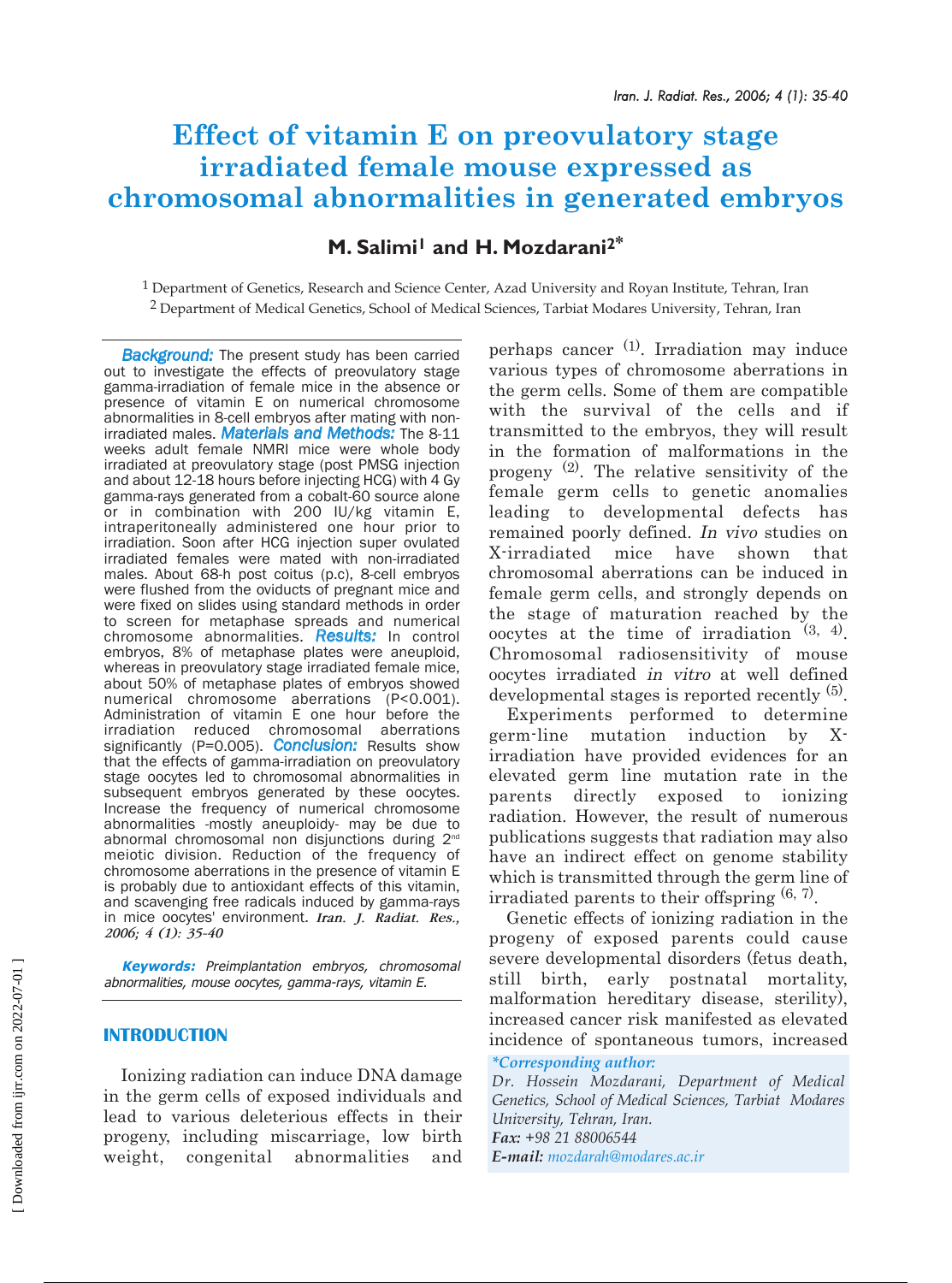sensitivity to carcinogenic agents, and decreased fitness (non-carcinogenic negative health effects). The last two types are presumably due to instability and functional inferiority of cell genome in the progeny of irradiated parents (8).

Sparsely ionizing radiation such as X and Gamma rays exert their biological effects through water radiolysis and free radical formation. Free radicals with approximate life time of 10-5 seconds can break chemical bonds. As a result of interaction of reactive oxygen species (ROS) with macromolecules, structural damages are produced in cells leading to biochemical function disorder (9- 11). Ionizing radiation is such a potent free radical former that intracellular enzymatic antioxidant defense mechanism can not scavenge all induced free radicals  $(9, 10)$ .

Numerous studies have examined the radioprotective effects of antioxidant substances, known as free radical scavengers, which protect the cell and its organic constituent molecules from free radical damage. Scavenger substances are compounds that contain vitamins, Beta carotene and Thiol. Vitamin E prevents lipid peroxidation chain reactions in the cell membrane. It has been suggested that vitamin E does this in two ways: by interaction with unsaturated fatty acids, and by protecting the polypeptide chain of proteins (12). Vitamin E can scavenge molecular oxygen, proxide and hydroxyl radicals and atomic oxygen radicals (13, 14) therefore; vitamin E exerts its protective effects in different regions of the cell (15).

It was shown that administration of vitamin E 2 hour before gamma-irradiation reduces gamma-ray-induced chromosomal damages in bone marrow cells in mice. Administration of vitamin E 2 hour prior to gamma irradiation or immediately post irradiation produced similar radioprotective effects <sup>(16)</sup>. The radioprotective effect of vitamin E was also shown on the human hepatocarcinoma  $(HCC)$  cell line  $(17)$ , on radiation-induced cataract (18), on mice spermatogenesis $(19)$  and other cellular systems and cytogenetic end points  $(20)$ .

In the present study the effects of maternal exposure to gamma-irradiation in the presence of 200 IU/kg vitamin E was investigated on the frequency of numerical chromosome abnormalities in preimplantation stage embryos generated from irradiated female mice at the preovulatory stage.

## **MATERIALS AND METHODS**

#### *Animals*

Adult 8-11 male and female albino NMRI mice with a mean weight of  $30 \pm 5$  gr (Razi institute, Karaj, Iran) were used. The animals were housed in a room kept in mesh cages at  $23 \pm 2$ °C with a cycle of 10 hours darkness and 14 hours light and fed with standard mouse pellets and water ad libitum.

### *Super ovulation and gamma irradiation*

To superovulate the female mice, 10 IU PMSG (Intervet, Holand) was injected intrapretoneally followed by injection of 10 IU HCG with a 42-48 h intervals (Organon, Holand). About 12-18 hours before HCG injection, mice were whole body irradiated with 4 Gy gamma-rays generated from a cobalt-60 source (Teratron II, 78oC Canada) at a dose rate of  $1.32 \text{ Gy/min}$ , with  $SSD = 82$ cm, field size: 20×20 at room temprature (23  $\pm$  2°C).

## *Vitamin E treatment*

Vitamin E (Darupakhsh, Iran) was administered intraperitoneally one hour before irradiation, at a dose of 200 IU/kg. Vitamin E was dissolved in a sufficient amount of olive oil before injection. Also a control group receiving only vitamin E was studied for possible genotoxic effect of the dose used in this study.

## *Coupling and embryo recovery*

Two irradiated female mice with a nonirradiated male were transferred to a cage for an overnight to mate. The next morning female mice were checked for vaginal plauge (VP) and a VP positive female was considered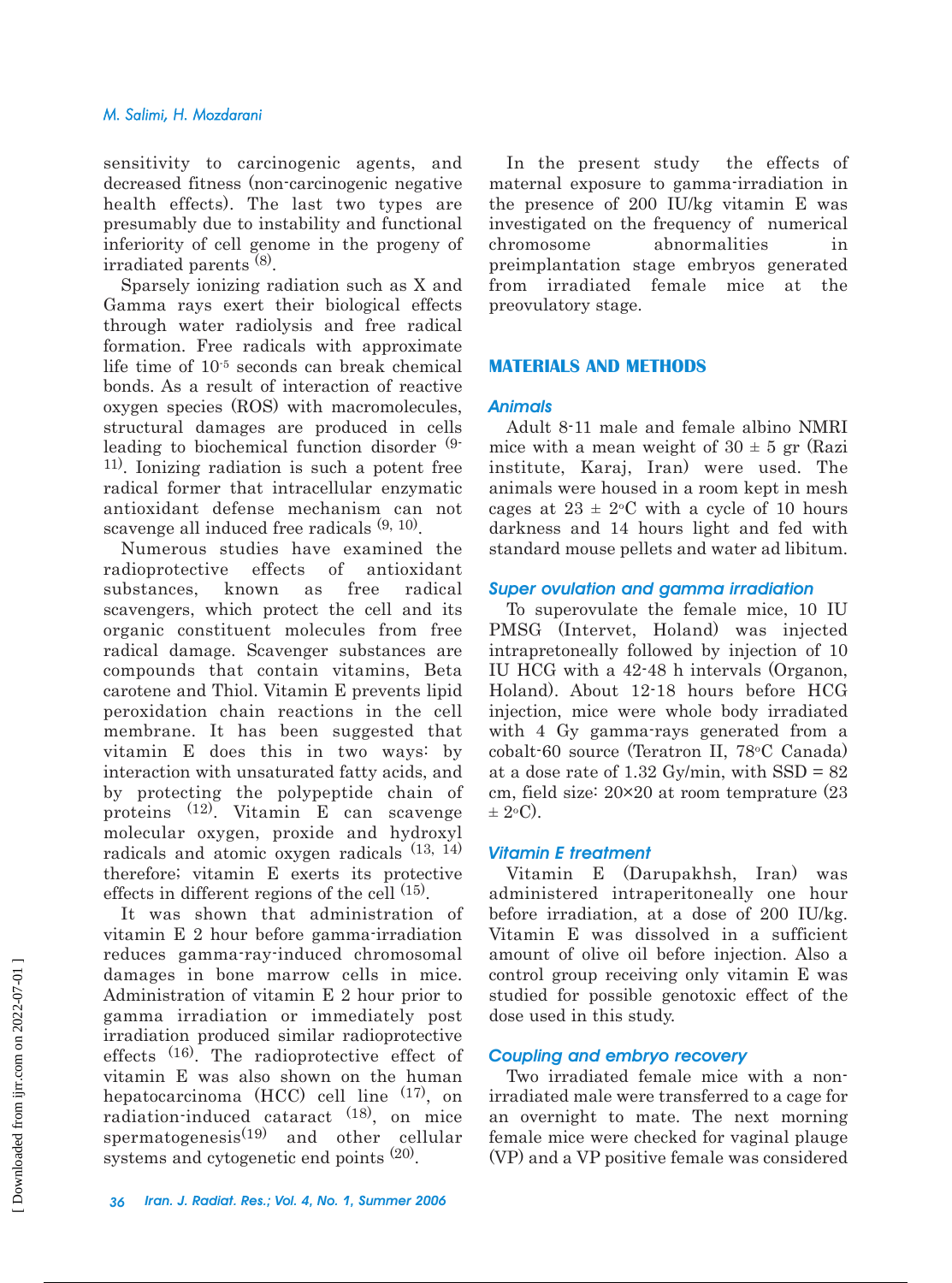#### *Effect of vitamin E on irradiated female mouse*

as a pregnant mouse.

About 68 h p.c. the pregnant females were sacrificed by servical dislocation and their oviducts were flushed out using a special flushing syringe (Supa, Iran) filled with  $37^{\circ}$ C incubated T6 medium under a sterio microscope (Hund-Wetzlar, Germany) to obtain 4-8 cells embryos.

#### *Culture medium*

The collected morphologically normal embryos were transferred to fresh T6 medium (ingrediants purchased from Sigma USA, Seromed USA and Merck Germany), supplemented with 15 mg/ml Bovin Serum Albumin, (BSA, Sigma USA) containing 0.2 µg/ml colcemid (Gibco BRL, Lifetech UK) incubated in a humidified  $CO<sub>2</sub>$  incubator at 37oC for 16-20 hours.

#### *Cytogenetic analysis*

For cytogenetic analysis, Dyban method, which is a suitable method for analysing chromosomes of embryo cells, was used with some modifications  $(21, 22)$ . Briefly, the zona pellucida was removed by the use of tyrode's acid. This process was followed under a steriomicroscope to avoid damage to the blastomers. Then embryos were transferred to a watch glass containing 1% sodium cytrate (Sigma) as a hypotonic solution for 30 minutes. Embryos were placed on a precleaned slide and fixed with a drop of fixative consisting of methanol and acetic acid (3:1) (Merck). After leaving overnight at room temperature, slides were stained in 3% Giemsa (Merck) for 3 minutes and cells were analyzed under a light microscope (Nikon) at ×1000 magnification to screen numerical chromosome abnormalities (Figure 1). The numerical chromosome abnormalities were divided into hyperdiploidy (addition of more than 7 chromosomes to the mouse normal diploid chromosome set; i.e. 40), aneuploidy (addition or loss of 1 to 7 chromosomes), hypodiploidy (loss of more than 7 chromosomes of the normal diploid chromosome set) and polyploidy ( addition of 1 or more whole set of chromosomes).



Figure 1. Photomicrographs of chromosome spreads of blstomers using Dyban Method magnification x 1000. A: Normal set of chromosomes, B; hypodiploid blastomer, C: a hyperdiploid blastomer with one dicentric chromosome, D: Dividing cells at anaphase with lagging chromosomes.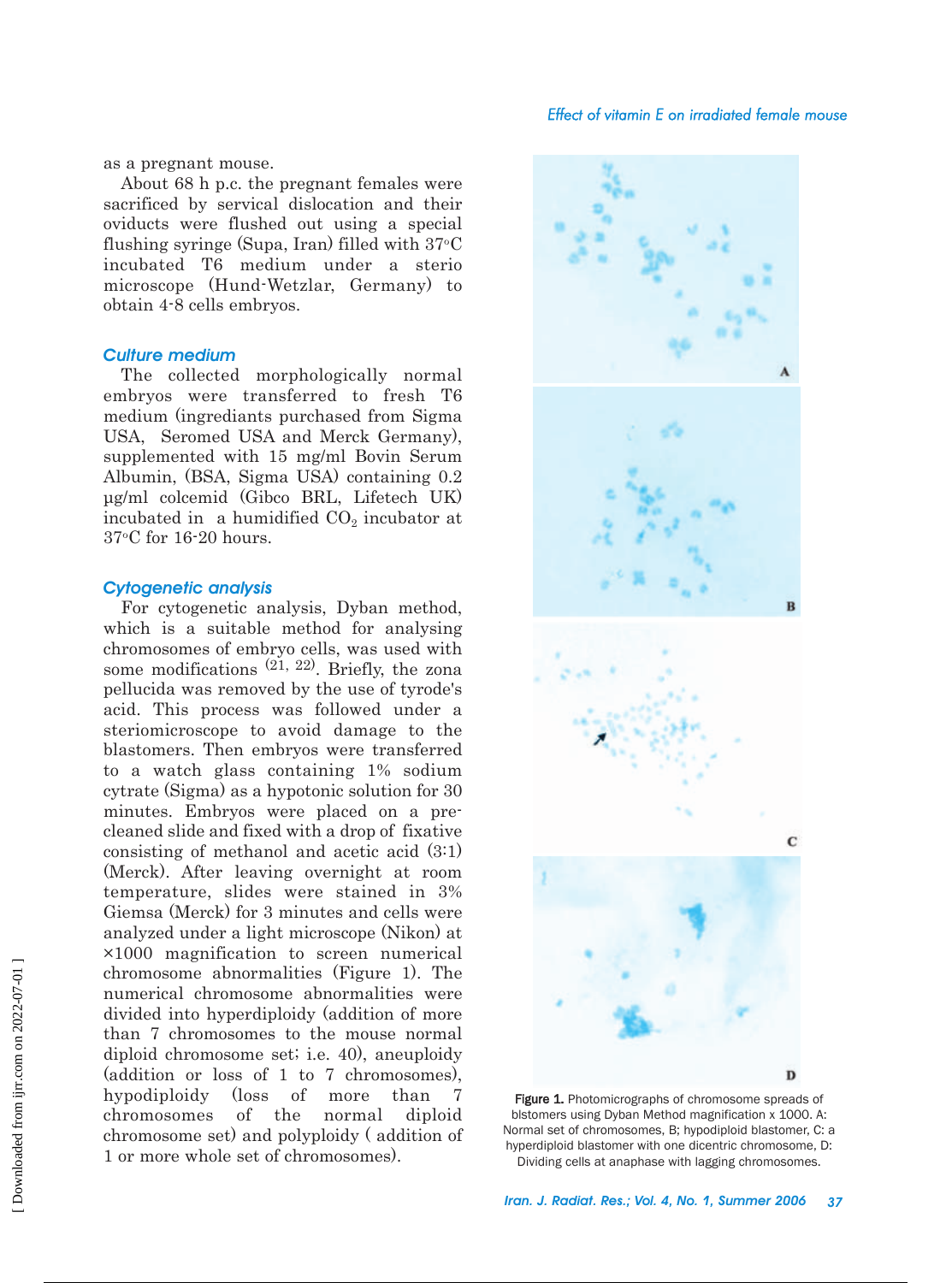#### *Statistical methods*

 $\chi^2$  was used for statistical analysis to determine if there was any statistical difference in the rate of numerical chromosome abnormalities induced preimplantation embryos follwing by gamma-irradiation of female mice in the absence and presence of vitamin E (200  $IU/kg$ ).

## **RESULTS**

Results are summerized in table 1 and shown in figure 2. As seen radiation dramatically increased the frequency of chromosomal aberations in preimplantational embryos compared to embryos generated from non-irradiated female mice table 1.

About 10% of metaphase plates in the control group showed aneuploidy. As seen, The total number of embryos generated from the preovulatory stage irradiated female group was 203 embryos from which 171 embryos were 4-8 cells and morphologically normal. About 50% of observed metaphase plates in Irradiated female group showed numerical chromosome abnormalities which is significantly higher than control (p<0.001).

Administration of 200 IU/kg vitamin E alone did not induce statistically significant number of numerical chromosome abnormalities in comparison with the control (P=0.890), whereas in embryos generated from vitamin E treated preovulatory stage γirradiated female mice a significant decrease in the frequency of numerical chromosome abnormalities (30%) was seen comparing with those generated from γ-irradiated mothers in the absence of vitamin E  $(50\%)$   $(P=0.015)$ (figure 2). Therefore, administration of 200 IU/kg vitamin E led to 40% reduction in the frequency of numerical chromosome abnormalities in generated embryos (figure 2).

## **DISCUSSION**

The teratogenic effects of ionizing radiation are well documented, but less is known about the radio sensitivity of the human oocytes  $(23)$ . The potential genetic risk to the human population of germ cell exposure to ionizing radiation has stimulated a considerable number of experimental studies in female mice to characterize the effects of irradiation on oocytes. Although studies of preimplantation stage embryos by classic cytogenetic techniques have some limitations, starting with the need for metaphase stage when only one-third of all analyzed embryos show good quality metaphase (table 1)  $(24, 25)$ .

Our data indicated that figure 2 the frequency of numerical chromosome abnormalities in subsequent embryos generated from preovulatory stage gammairradiated female mice is significantly higher than the control group. These abnormalities may be due to translocations and other chromosomal abnormalities induced in oocytes which can lead to a generation of abnormal embryos. Induction of structural

Table 1. Frequency of the numerical chromosome abnormality in the embryos generated frrom pre-ovulatory stage gamma-irradiated female in the presence and absence of vitamin E.

|                     | embryos<br>Total | embryos<br>cells<br>normal<br>$4 - 8$ | metaphase<br>Observed<br>plates | metaphase<br>Normal | metaphase<br>Abnormal | Aneuploidy | hyperdiploidy | hypodiploidy   | polyploidy |
|---------------------|------------------|---------------------------------------|---------------------------------|---------------------|-----------------------|------------|---------------|----------------|------------|
| lControl            | 50               | 49                                    | 40                              | 36                  | 4                     | 4          |               |                |            |
| Vitamin control     | 45               | 43                                    | 38                              | 35                  | 3                     | 3          |               |                |            |
| Radiation alone     | 203              | 171                                   | 121                             | 60                  | 61                    | 34         | 12            | 14             | 1          |
| Radiation + vitamin | 159              | 94                                    | 50                              | 35                  | 15                    | 8          | 3             | $\overline{4}$ |            |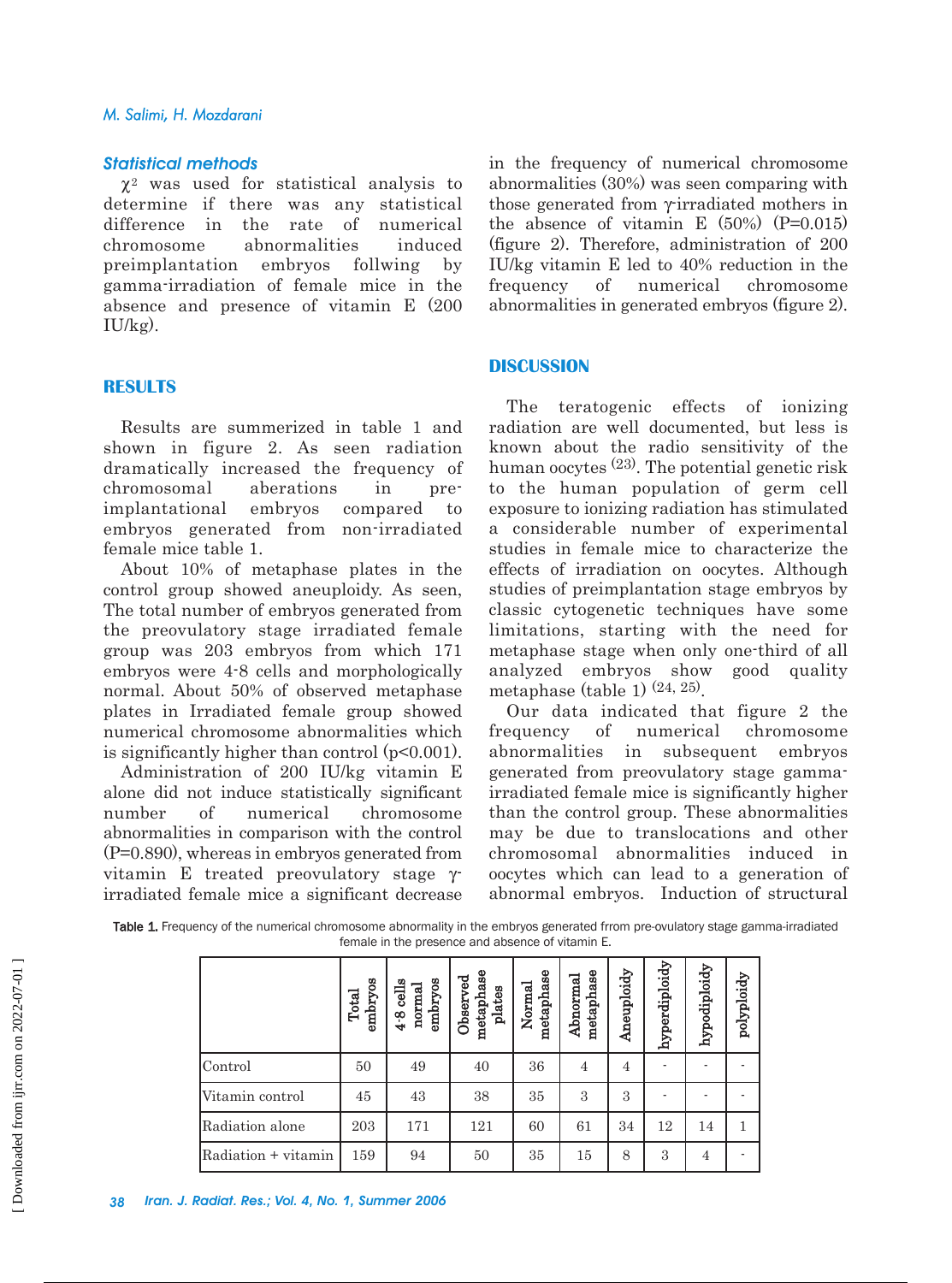

Figure 2. The frequency of numerical chromosome abnormalities in preimplantation embryos generated by gamma irradiated (4 Gy) female mice in the absence and presence of vitamin E (vit).

chromosome changes by ionizing radiation in female germ cells is reported  $(5)$ . These anomalies are often lethal for cells or embryo, and only a small proportion are transmitted to the F1 first generation (26).

The result of numerous publications suggest that radiation may also have an indirect effect on genome stability, which is transmitted through the germ line of irradiated parents to their offspring  $(4, 6.8)$ . Oocytes at different stages of maturation vary in their radio sensitivities, with those a few hours from ovulation being considerably more sensitive than maturing dictyate stages  $(1, 5, 27, 28)$ . It was shown that oocytes irradiated at the beginning of the oestrous cycle had a low frequency of chromosome aberrations, while those irradiated at the middle of the oestrous cycle (when growing Graafian follicles are clearly visible at the surface of the ovaries), exhibited heavy chromosome damage  $(2)$ . Our observation is in line with previously reported data as described and it is a proof that maternal irradiation has an important role in chromosomal abnormalities of generated embryos.

In the present study administration of 200 IU/kg vitamin E using i.p injection, an hour before gamma-irradiation of female mice significantly decreased the frequency of numerical chromosome abnormalities in subsequent embryos figure 2. This finding is

also in line with other observations with different cellular systems. It was shown that administration of vitamin E, 2-hour before gamma-irradiation reduces gamma-rayinduced chromosomal damages in bone marrow cells in mice. Similar protective effects were seen when vitamin E, was administered 2 hour before irradiation or immediately after irradiation (16). Radioprotective effects of vitamin E was shown for Chinese hamster V-79 cells exposed to ultraviolet-b light against DNA single strand breaks, chromosomal aberrations and mutation induction (20). Recent reports indicate that vitamin E effectively protects human HCC cell line against radiation (17), radiation-induced cataract  $(18)$  and mice spermatogenesis  $(19)$ .

Various protection mechanisms against these effects have been proposed for vitamin E. Vitamin E either acts as an antioxidant or scavenge free radicals produced due to indirect effect of ionizing radiation. Therefore, vitamin E can be used at supra physiological doses for protection against radiation-induced DNA alterations transferable to the next generated embryos.

## **ACKNOWLEDGMENT**

This work was supported in part by Royan institute.

#### **REFERENCES**

- 1. Jacquet P (2004) Sensitivity of germ cells and embryos to ionizing radiation. *J Biol Regul Homeost Agents, 18: 106- 14.*
- 2. Jacquet P, De Saint-George L, Buset J, Baatout S, Vankerkom J, Baugnet-Mahieu L, (1997) Cytogenetic effects of X-rays in the guinea pig female germ cells. II., The maturing oocyte *Mutat Res, 391: 193-199.*
- 3. De Boer P and van der Hoeven FA (1991) Chromosome damage and non disjunction measured at the first cleavage division in normal and chromosomally mutant female mice irradiated at the diakinesis stage of female miosis. *Mutation Res, 248: 155-162.*
- 4. Tease C and Fisher G (1996) Cytogenetic and genetic studies of radiation-induced chromosome damage in mouse oocytes. II. Induced chromosome loss and